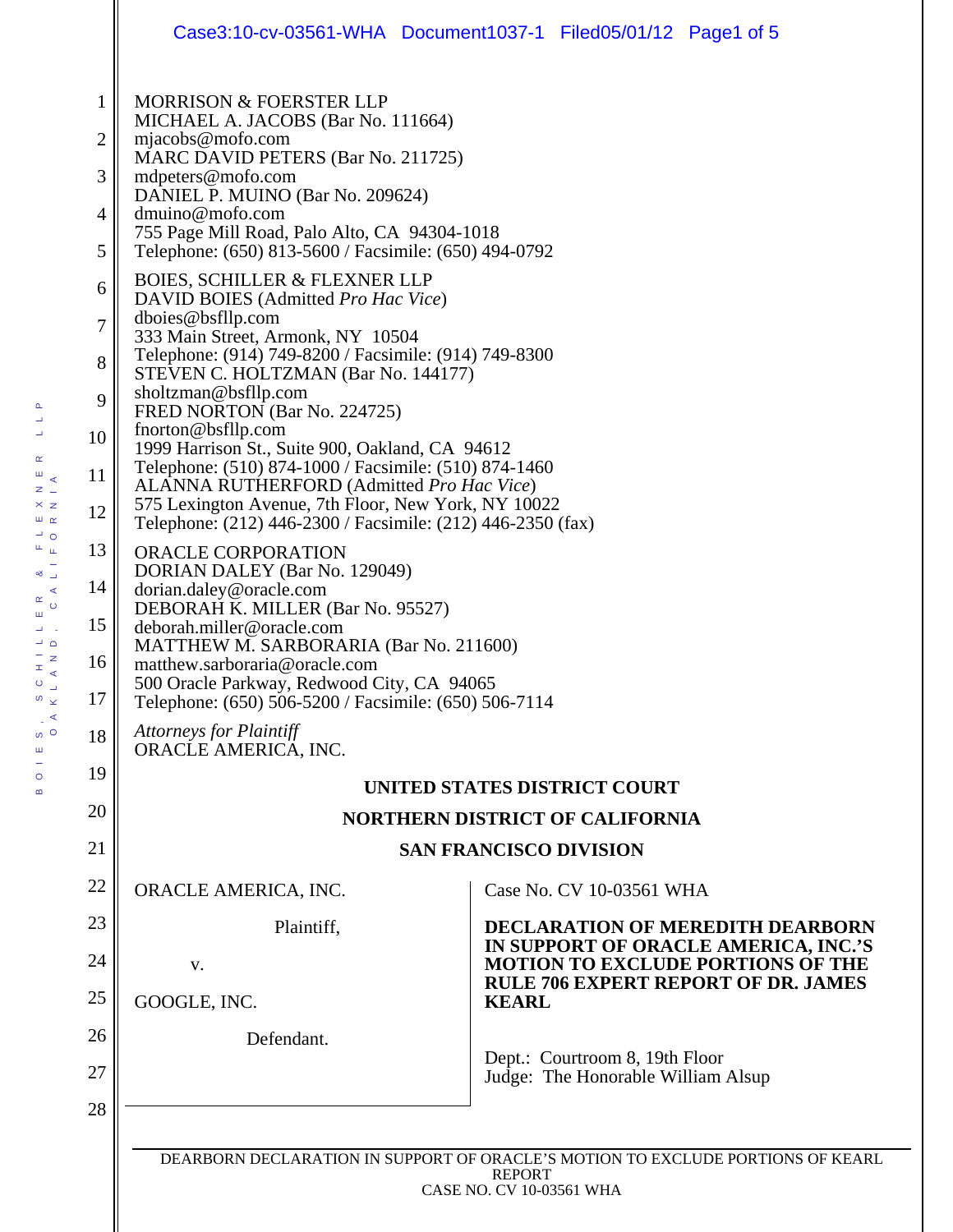#### Case3:10-cv-03561-WHA Document1037-1 Filed05/01/12 Page2 of 5

I, Meredith Dearborn, declare as follows:

1. I am an associate with the law firm of Boies, Schiller & Flexner LLP, attorneys for plaintiff Oracle America, Inc. in the above captioned matter, and admitted to practice before this Court.

2. I make this declaration based on my own personal knowledge. If called as a witness, I could and would testify competently as to the matters set forth herein.

3. Attached hereto as **Exhibit A** is a true and correct copy of excerpts from the deposition transcript of Andrew Rubin, dated April 15, 2012. **[SUBMITTED UNDER SEAL]**

4. Attached hereto as **Exhibit B** is a true and correct copy of the Expert Report of Dr. Alan J. Cox as updated on April 27, 2012. **[SUBMITTED UNDER SEAL]**

5. I requested that Google agree to file these two exhibits in the public record, but Google's counsel refused.

 I declare under penalty of perjury that the foregoing is true and correct and that this declaration was executed on May 1, 2012 at San Francisco, California.

> By: */s/ Meredith Dearborn*  Meredith Dearborn

1

2

3

4

5

6

7

8

9

10

11

12

13

14

15

16

17

18

19

20

21

22

23

24

25

26

27

28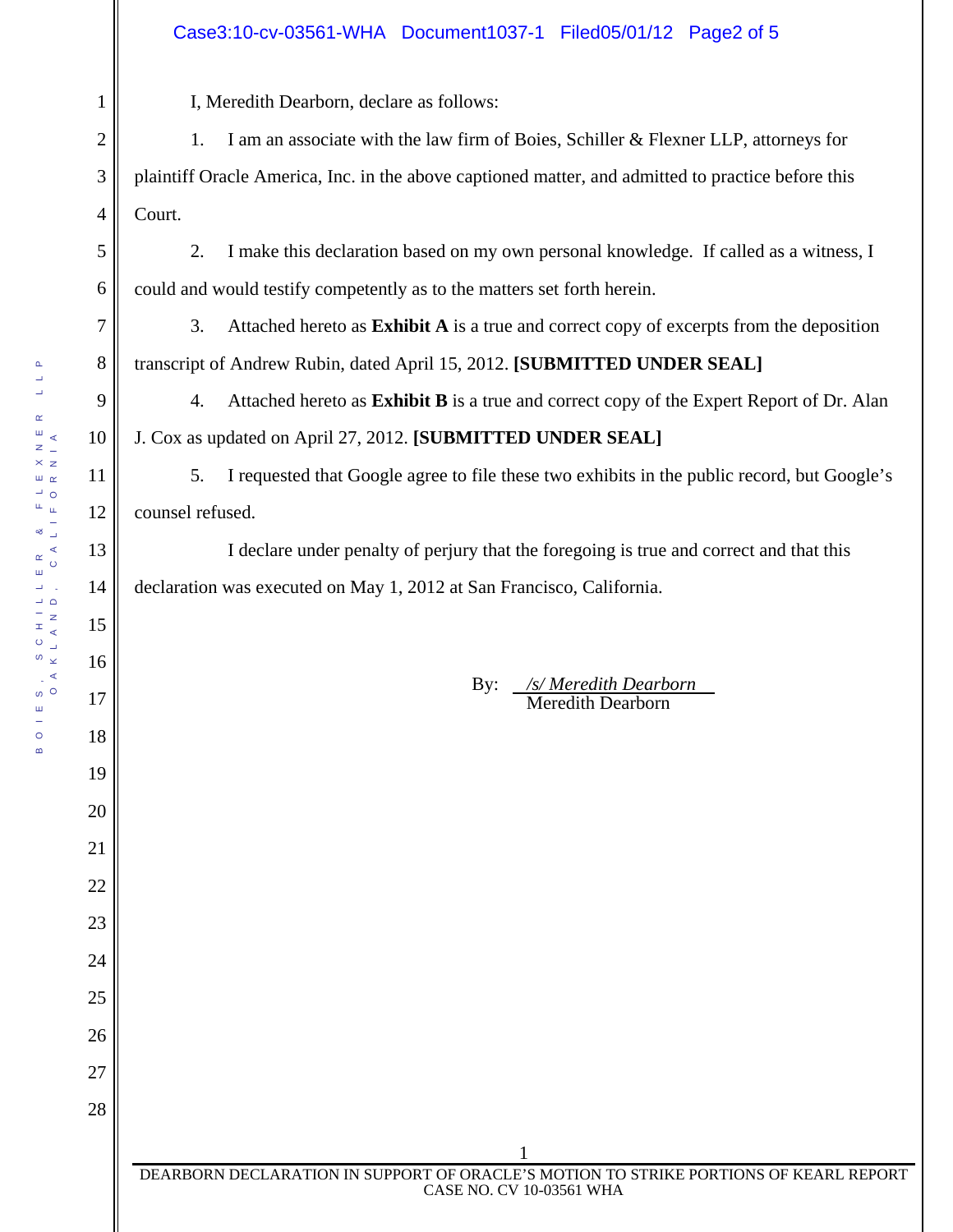|                  | Case3:10-cv-03561-WHA Document1037-1 Filed05/01/12 Page3 of 5                                                     |  |  |
|------------------|-------------------------------------------------------------------------------------------------------------------|--|--|
| $\mathbf{1}$     | <b>ATTESTATION OF FILER</b>                                                                                       |  |  |
| $\mathbf{2}$     | I, Steven C. Holtzman, have obtained Meredith Dearborn's concurrence to file this document on                     |  |  |
| $\mathfrak 3$    | her behalf.                                                                                                       |  |  |
| $\overline{4}$   |                                                                                                                   |  |  |
| $\mathfrak{S}$   | BOIES, SCHILLER & FLEXNER LLP<br>Dated: May 1, 2012<br>By: <u>/s/ Steven C. Holtzman</u><br>Steven C. Holtzman    |  |  |
| $\boldsymbol{6}$ |                                                                                                                   |  |  |
| 7                | Attorneys for Plaintiff<br>ORACLE AMERICA, INC.                                                                   |  |  |
| $8\,$            |                                                                                                                   |  |  |
| 9                |                                                                                                                   |  |  |
| 10               |                                                                                                                   |  |  |
| 11               |                                                                                                                   |  |  |
| 12               |                                                                                                                   |  |  |
| 13               |                                                                                                                   |  |  |
| 14               |                                                                                                                   |  |  |
| 15               |                                                                                                                   |  |  |
| 16               |                                                                                                                   |  |  |
| 17               |                                                                                                                   |  |  |
| 18               |                                                                                                                   |  |  |
| 19               |                                                                                                                   |  |  |
| 20<br>21         |                                                                                                                   |  |  |
| 22               |                                                                                                                   |  |  |
| 23               |                                                                                                                   |  |  |
| 24               |                                                                                                                   |  |  |
| 25               |                                                                                                                   |  |  |
| 26               |                                                                                                                   |  |  |
| 27               |                                                                                                                   |  |  |
| 28               |                                                                                                                   |  |  |
|                  | $\overline{2}$                                                                                                    |  |  |
|                  | DEARBORN DECLARATION IN SUPPORT OF ORACLE'S MOTION TO STRIKE PORTIONS OF KEARL REPORT<br>CASE NO. CV 10-03561 WHA |  |  |
|                  |                                                                                                                   |  |  |

BOIES, SCHILLER & FLEXNER LLP OAKLAND, CALIFORNIA

BOIES, SCHILLER & FLEXNER<br>OAKLAND, CALIFORNIA

 $\begin{array}{c} \mathsf{L} \quad \mathsf{L} \quad \mathsf{P} \end{array}$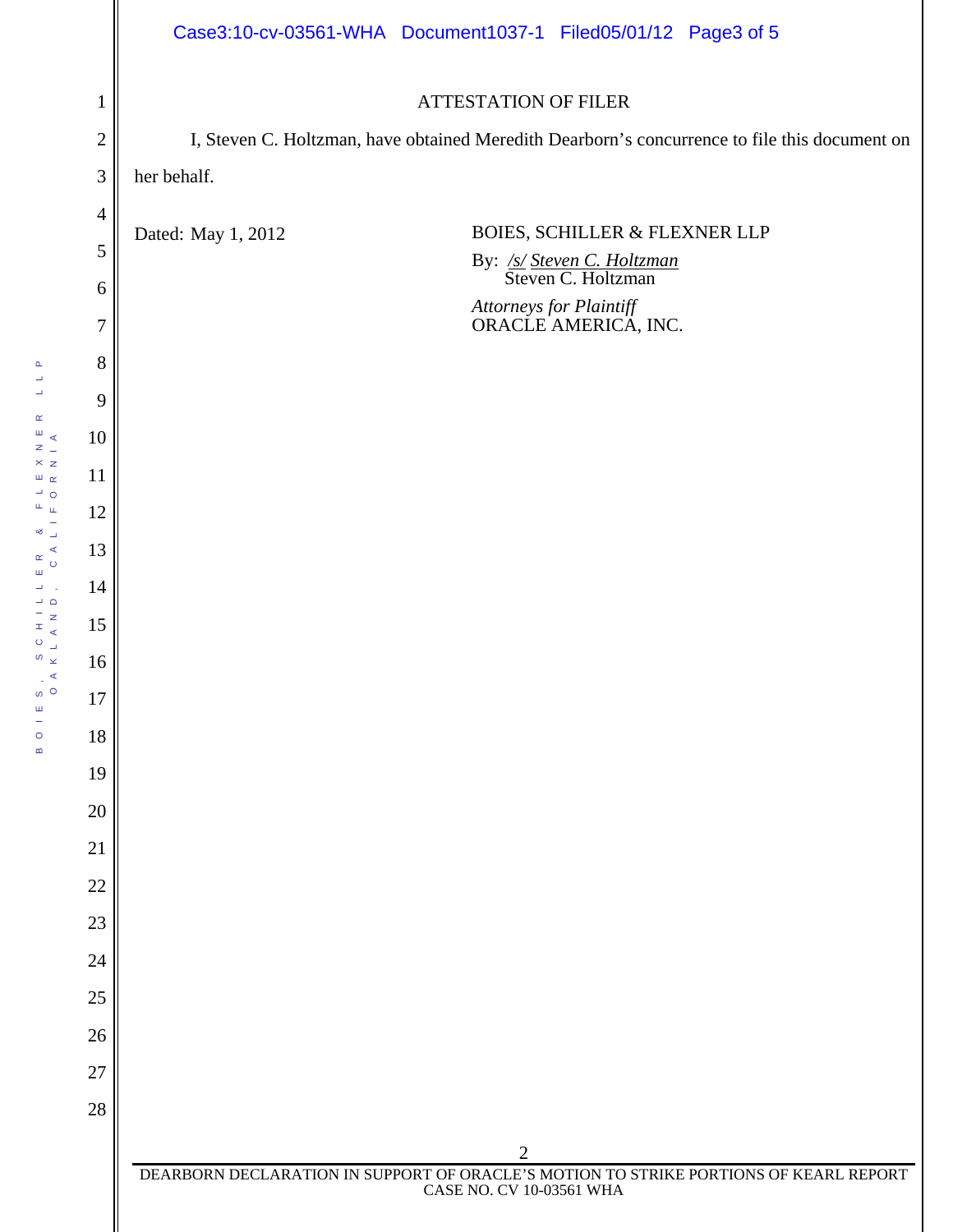### **EXHIBIT A**

# **FILED UNDER SEAL PURSUANT TO THE PROTECTIVE ORDER**